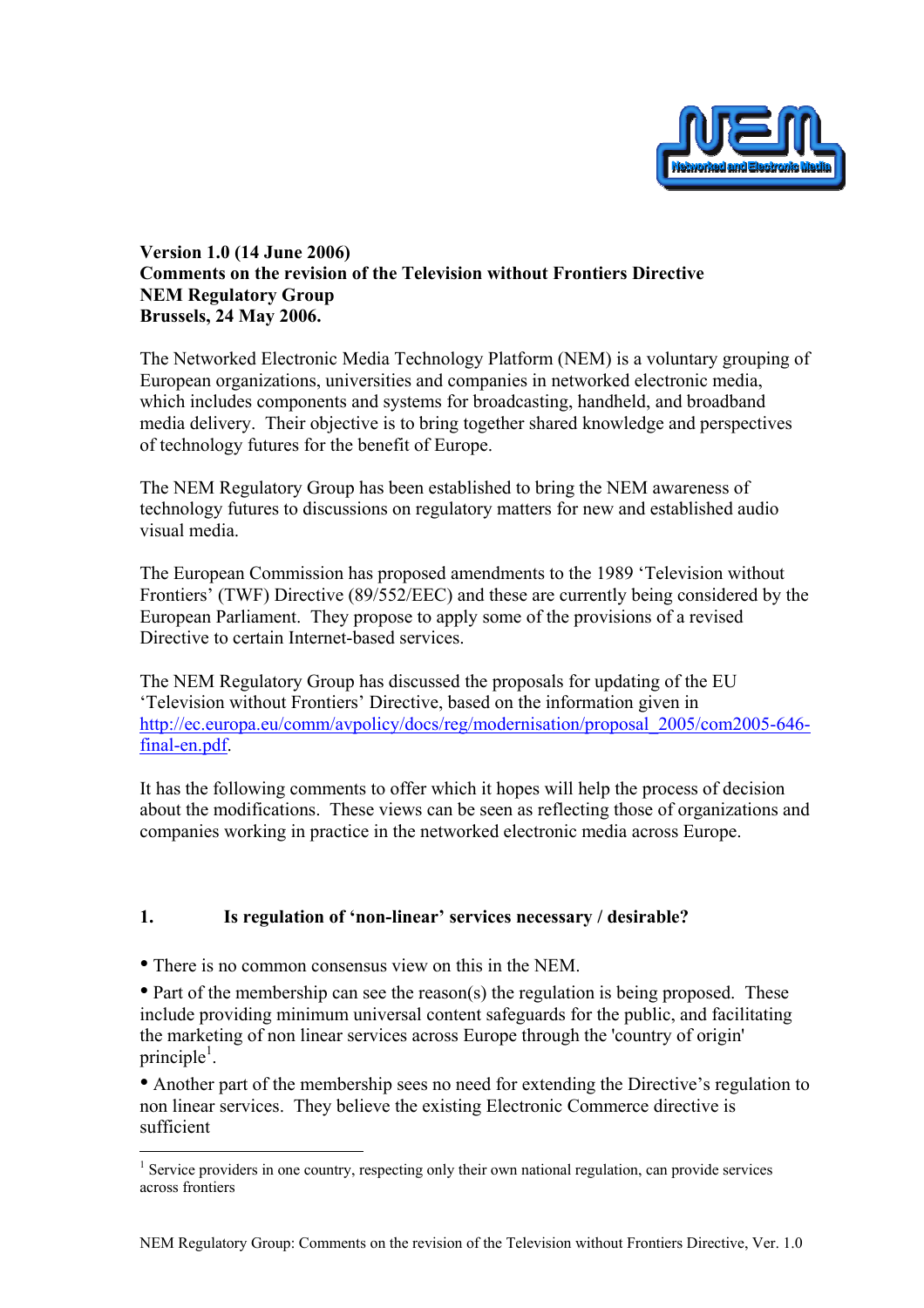

• Views on whether regulation of non linear services was acceptable were, in some cases, affected by the level of regulation proposed. A lighter level of regulation would increase the acceptability of the non linear regulation for some members.

### 2. Is it practical to make a distinction between 'linear' and 'non-linear' services, as the revision proposes?

- There is consensus that, today, the distinctions are practical, in the sense that it will be possible to separate services into one or other category.
- There are, nevertheless, some ambiguities in terms in the document one is 'transmission'.
- Furthermore, a clearer indication of the objectives of the distinction would be desirable: is it conceived for the purpose of consumer protection, of intellectual property protection, or of trade regulation in a specific sector?

### 3. How long will the distinction be practical?

- This is a question which involves projections of trends rather than certainties.
- Some members think the distinction could no longer offer sufficient coverage of the media environment in five years' time, and the principle reason is that a greater proportion of users will obtain the programmes and content they want by using search engines and programme guides.
- The attached diagram, provided by the University of Madrid, illustrates the different media delivery scenarios.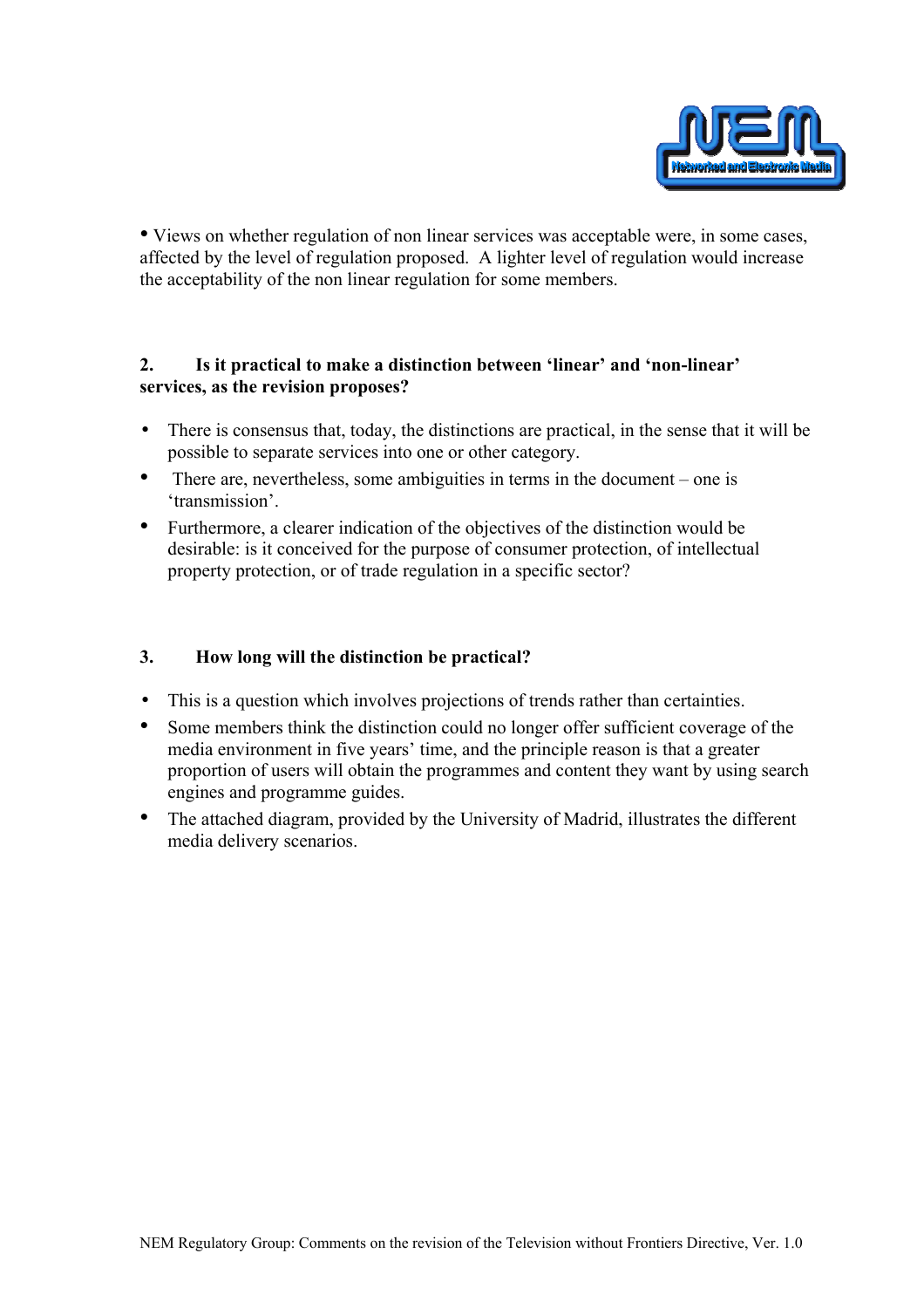



Scenarios in Content Exploitation

The diagram shows four possible scenarios of contents exploitation: traditional, smooth landing, convergence, rupture.

This partition refers to the possible move from dominance of the market by the audiovisual industry (traditional model, first bubble) to that of telecommunications industry via the Internet; this shift might go through a smooth landing (where the market is still controlled by the audiovisual industry, second bubble) and/or convergence (where there is shared control, third bubble). The thesis is that the importance of contents decreases as one moves towards the 'rupture' scenario (e.g. iTunes, where profit is made by selling hardware, rather than contents).

# 4. Which issues need clarification?

•Is digital cinema included in the scope of the Directive? It seems that it is not the intention of the Directive to include it, but it will be (even in the cinema hall) in some cases a scheduled service, that can be received with consumer equipment, and thus could be included un-intentionally. It is also likely that the movie making industry will provide movies directly to the home via downloads as well as to cinemas, so distinguishing d-cinema content from other on-demand content may be difficult. If the intention is to exclude the products of the movie industry that are primarily intended for the cinema hall and DVD market this would need to be made explicit.

•NEM technology will make it much easier for individuals and small organizations to offer audiovisual content (not necessarily for profit). Technology such as P2P will mean that audience size will not be limited by the technical resources of the source, and thus